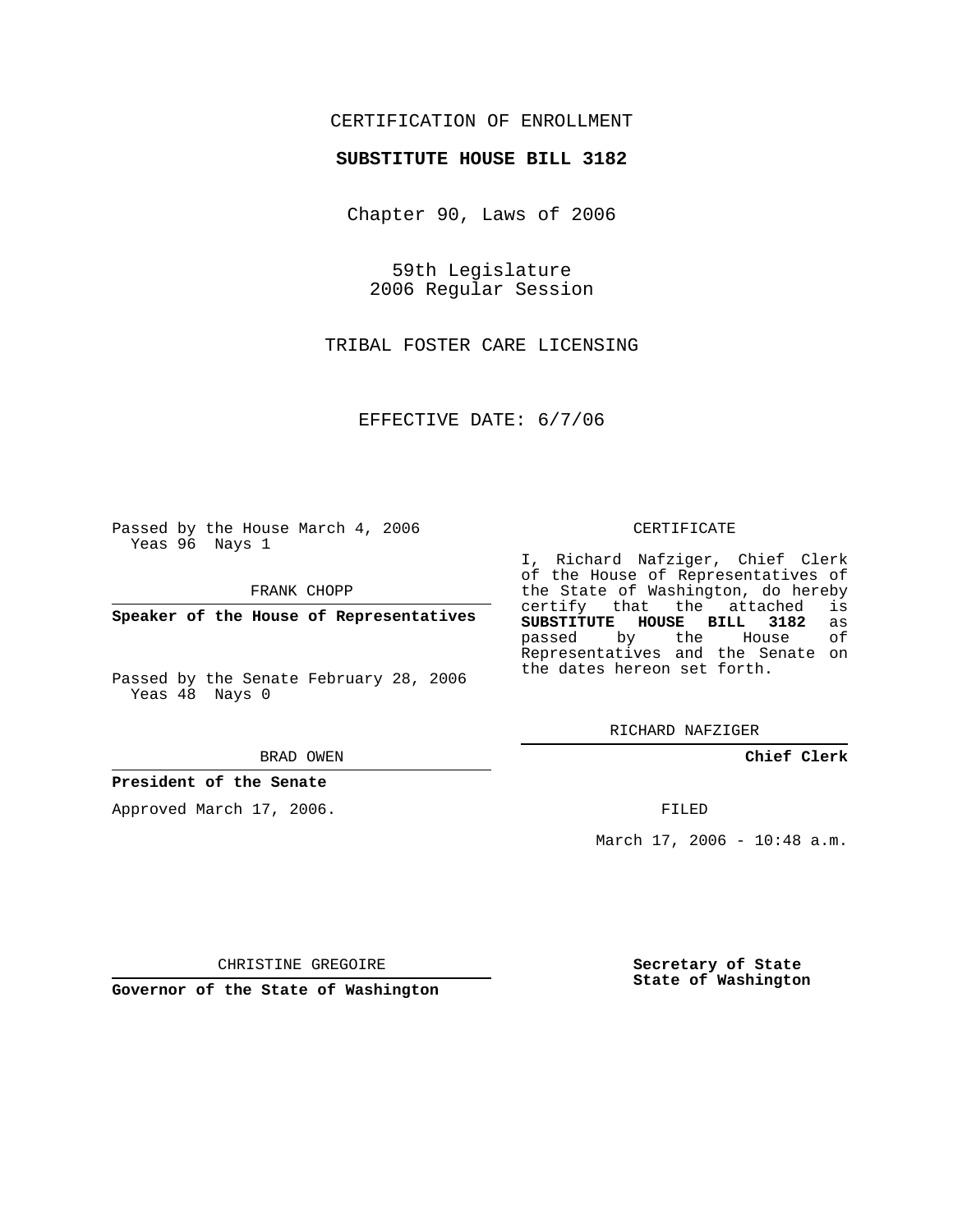## **SUBSTITUTE HOUSE BILL 3182** \_\_\_\_\_\_\_\_\_\_\_\_\_\_\_\_\_\_\_\_\_\_\_\_\_\_\_\_\_\_\_\_\_\_\_\_\_\_\_\_\_\_\_\_\_

\_\_\_\_\_\_\_\_\_\_\_\_\_\_\_\_\_\_\_\_\_\_\_\_\_\_\_\_\_\_\_\_\_\_\_\_\_\_\_\_\_\_\_\_\_

AS AMENDED BY THE SENATE

Passed Legislature - 2006 Regular Session

**State of Washington 59th Legislature 2006 Regular Session**

**By** House Committee on Children & Family Services (originally sponsored by Representatives Pettigrew and Santos)

READ FIRST TIME 02/03/06.

 AN ACT Relating to tribal foster care licensing; amending RCW 74.15.190; and reenacting and amending RCW 74.15.020.

BE IT ENACTED BY THE LEGISLATURE OF THE STATE OF WASHINGTON:

 **Sec. 1.** RCW 74.15.020 and 2001 c 230 s 1, 2001 c 144 s 1, and 2001 c 137 s 3 are each reenacted and amended to read as follows:

 For the purpose of chapter 74.15 RCW and RCW 74.13.031, and unless otherwise clearly indicated by the context thereof, the following terms shall mean:

 (1) "Agency" means any person, firm, partnership, association, corporation, or facility which receives children, expectant mothers, or persons with developmental disabilities for control, care, or maintenance outside their own homes, or which places, arranges the placement of, or assists in the placement of children, expectant mothers, or persons with developmental disabilities for foster care or placement of children for adoption, and shall include the following irrespective of whether there is compensation to the agency or to the children, expectant mothers or persons with developmental disabilities for services rendered: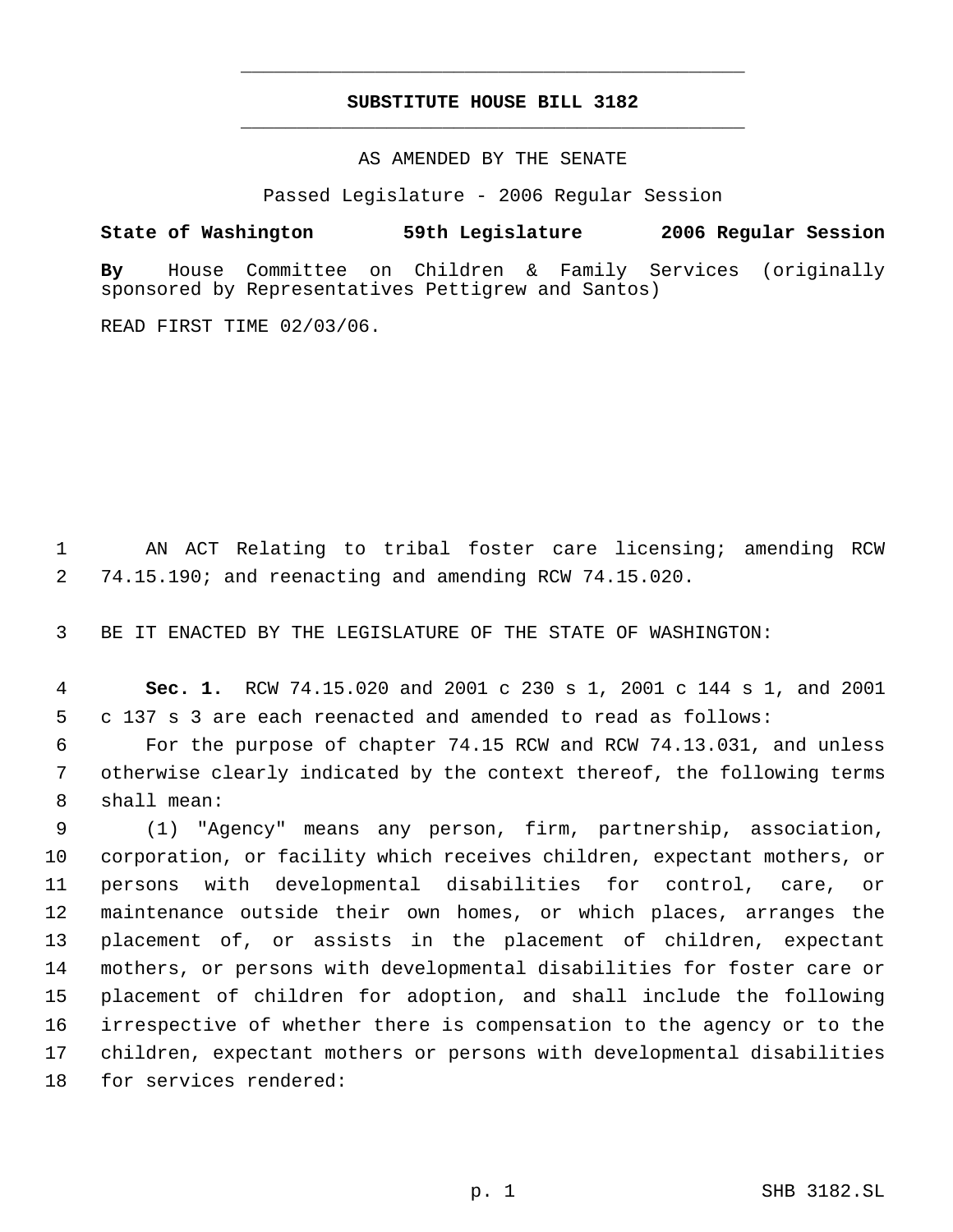(a) "Child day-care center" means an agency which regularly provides care for a group of children for periods of less than twenty- four hours;

 (b) "Child-placing agency" means an agency which places a child or children for temporary care, continued care, or for adoption;

 (c) "Community facility" means a group care facility operated for the care of juveniles committed to the department under RCW 13.40.185. A county detention facility that houses juveniles committed to the department under RCW 13.40.185 pursuant to a contract with the department is not a community facility;

 (d) "Crisis residential center" means an agency which is a temporary protective residential facility operated to perform the duties specified in chapter 13.32A RCW, in the manner provided in RCW 74.13.032 through 74.13.036;

 (e) "Emergency respite center" is an agency that may be commonly known as a crisis nursery, that provides emergency and crisis care for up to seventy-two hours to children who have been admitted by their parents or guardians to prevent abuse or neglect. Emergency respite centers may operate for up to twenty-four hours a day, and for up to seven days a week. Emergency respite centers may provide care for children ages birth through seventeen, and for persons eighteen through twenty with developmental disabilities who are admitted with a sibling or siblings through age seventeen. Emergency respite centers may not substitute for crisis residential centers or HOPE centers, or any other services defined under this section, and may not substitute for services which are required under chapter 13.32A or 13.34 RCW;

 (f) "Family day-care provider" means a child day-care provider who regularly provides child day care for not more than twelve children in the provider's home in the family living quarters;

 (g) "Foster-family home" means an agency which regularly provides care on a twenty-four hour basis to one or more children, expectant mothers, or persons with developmental disabilities in the family abode of the person or persons under whose direct care and supervision the child, expectant mother, or person with a developmental disability is placed;

 (h) "Group-care facility" means an agency, other than a foster- family home, which is maintained and operated for the care of a group of children on a twenty-four hour basis;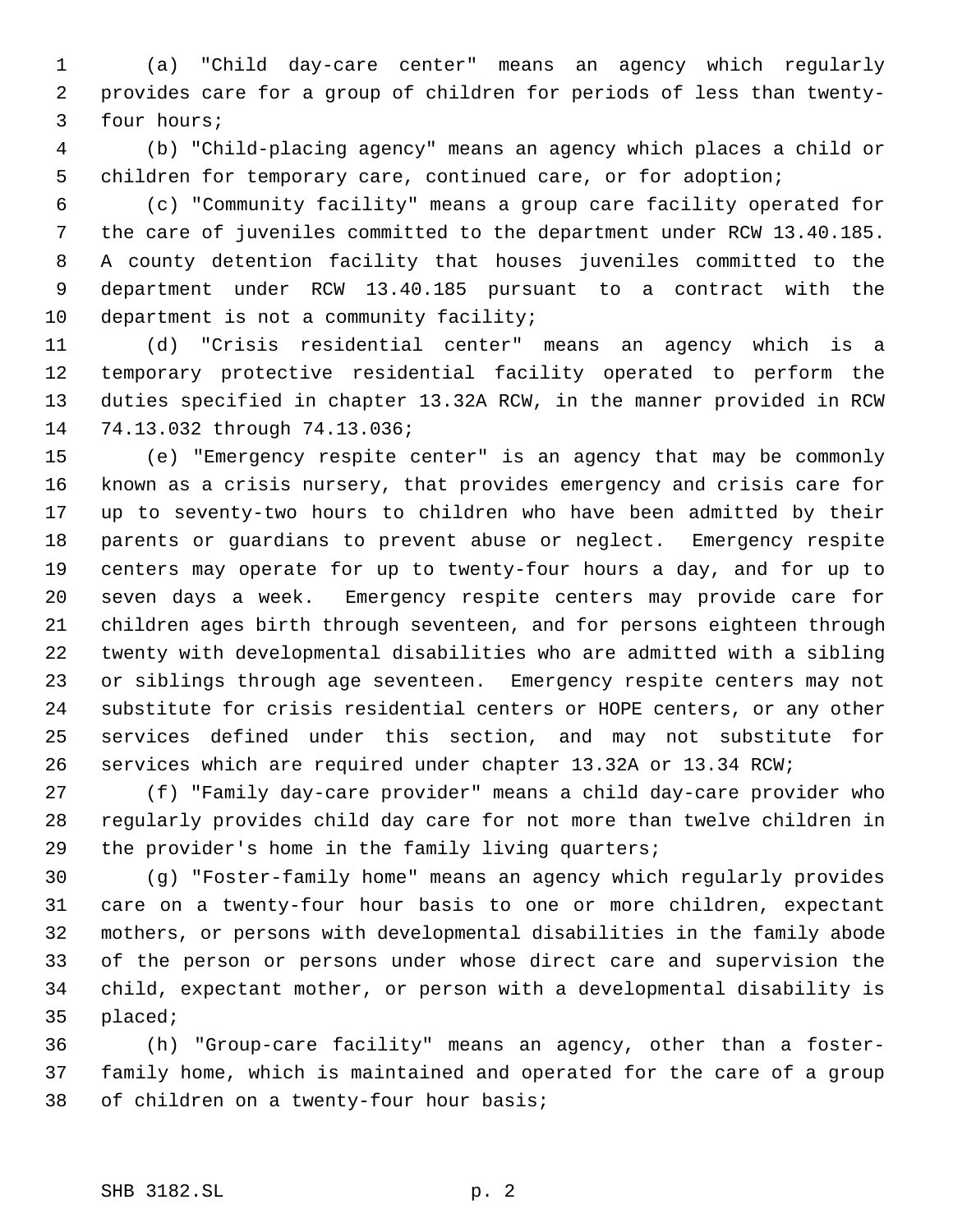(i) "HOPE center" means an agency licensed by the secretary to provide temporary residential placement and other services to street youth. A street youth may remain in a HOPE center for thirty days while services are arranged and permanent placement is coordinated. No street youth may stay longer than thirty days unless approved by the department and any additional days approved by the department must be based on the unavailability of a long-term placement option. A street youth whose parent wants him or her returned to home may remain in a HOPE center until his or her parent arranges return of the youth, not longer. All other street youth must have court approval under chapter 13.34 or 13.32A RCW to remain in a HOPE center up to thirty days;

 (j) "Maternity service" means an agency which provides or arranges for care or services to expectant mothers, before or during confinement, or which provides care as needed to mothers and their infants after confinement;

 (k) "Responsible living skills program" means an agency licensed by the secretary that provides residential and transitional living services to persons ages sixteen to eighteen who are dependent under chapter 13.34 RCW and who have been unable to live in his or her legally authorized residence and, as a result, the minor lived outdoors or in another unsafe location not intended for occupancy by the minor. Dependent minors ages fourteen and fifteen may be eligible if no other placement alternative is available and the department approves the placement;

 (l) "Service provider" means the entity that operates a community facility.

(2) "Agency" shall not include the following:

 (a) Persons related to the child, expectant mother, or person with developmental disability in the following ways:

 (i) Any blood relative, including those of half-blood, and including first cousins, nephews or nieces, and persons of preceding generations as denoted by prefixes of grand, great, or great-great;

(ii) Stepfather, stepmother, stepbrother, and stepsister;

 (iii) A person who legally adopts a child or the child's parent as well as the natural and other legally adopted children of such persons, and other relatives of the adoptive parents in accordance with state law;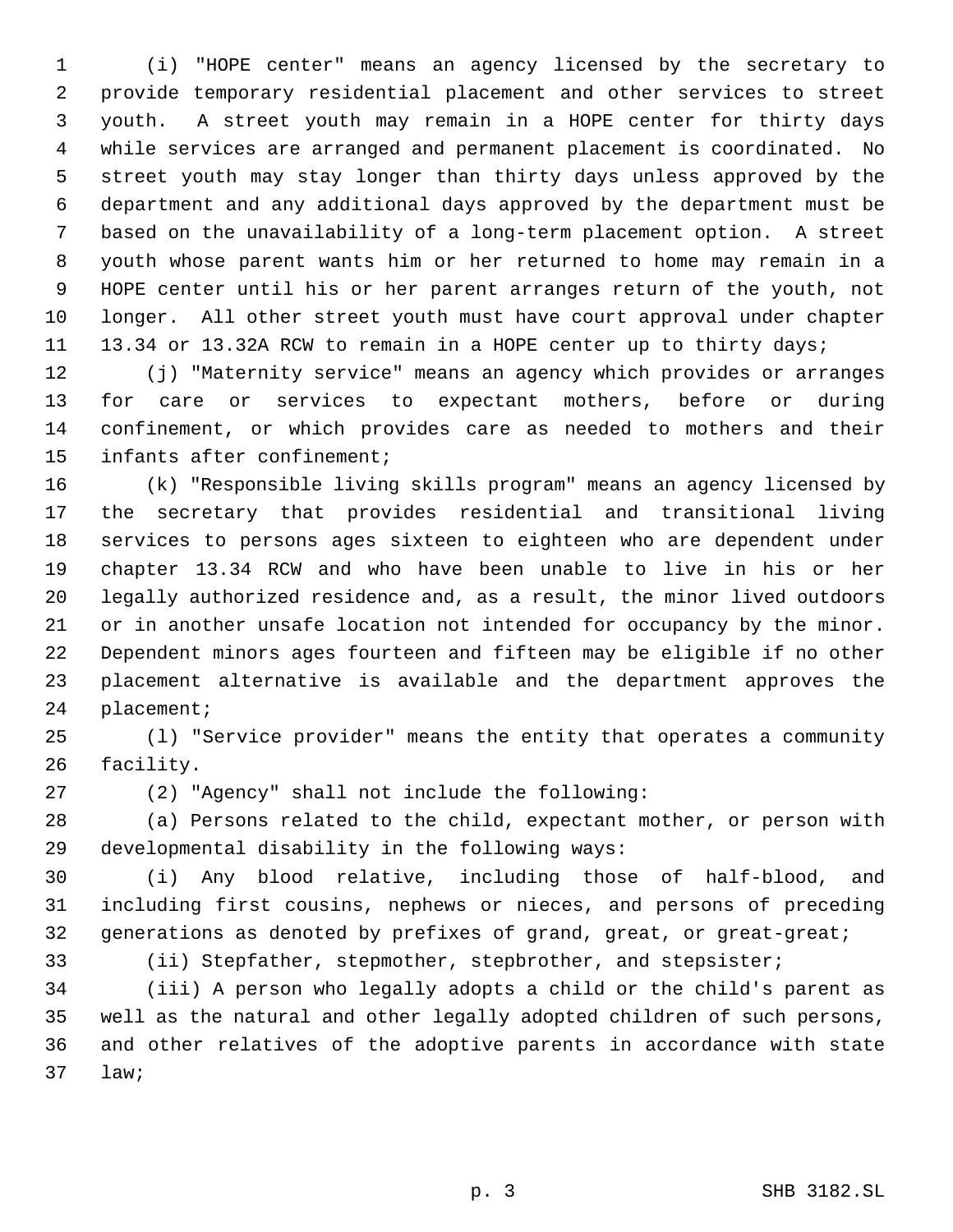(iv) Spouses of any persons named in (i), (ii), or (iii) of this subsection (2)(a), even after the marriage is terminated; or

 (v) Extended family members, as defined by the law or custom of the Indian child's tribe or, in the absence of such law or custom, a person who has reached the age of eighteen and who is the Indian child's grandparent, aunt or uncle, brother or sister, brother-in-law or sister-in-law, niece or nephew, first or second cousin, or stepparent who provides care in the family abode on a twenty-four-hour basis to an Indian child as defined in 25 U.S.C. Sec. 1903(4);

 (b) Persons who are legal guardians of the child, expectant mother, or persons with developmental disabilities;

 (c) Persons who care for a neighbor's or friend's child or children, with or without compensation, where: (i) The person providing care for periods of less than twenty-four hours does not conduct such activity on an ongoing, regularly scheduled basis for the purpose of engaging in business, which includes, but is not limited to, 17 advertising such care; or (ii) the parent and person providing care on a twenty-four-hour basis have agreed to the placement in writing and the state is not providing any payment for the care;

 (d) Parents on a mutually cooperative basis exchange care of one another's children;

 (e) A person, partnership, corporation, or other entity that provides placement or similar services to exchange students or international student exchange visitors or persons who have the care of an exchange student in their home;

 (f) A person, partnership, corporation, or other entity that provides placement or similar services to international children who have entered the country by obtaining visas that meet the criteria for medical care as established by the United States immigration and naturalization service, or persons who have the care of such an international child in their home;

 (g) Nursery schools or kindergartens which are engaged primarily in educational work with preschool children and in which no child is enrolled on a regular basis for more than four hours per day;

 (h) Schools, including boarding schools, which are engaged primarily in education, operate on a definite school year schedule, follow a stated academic curriculum, accept only school-age children and do not accept custody of children;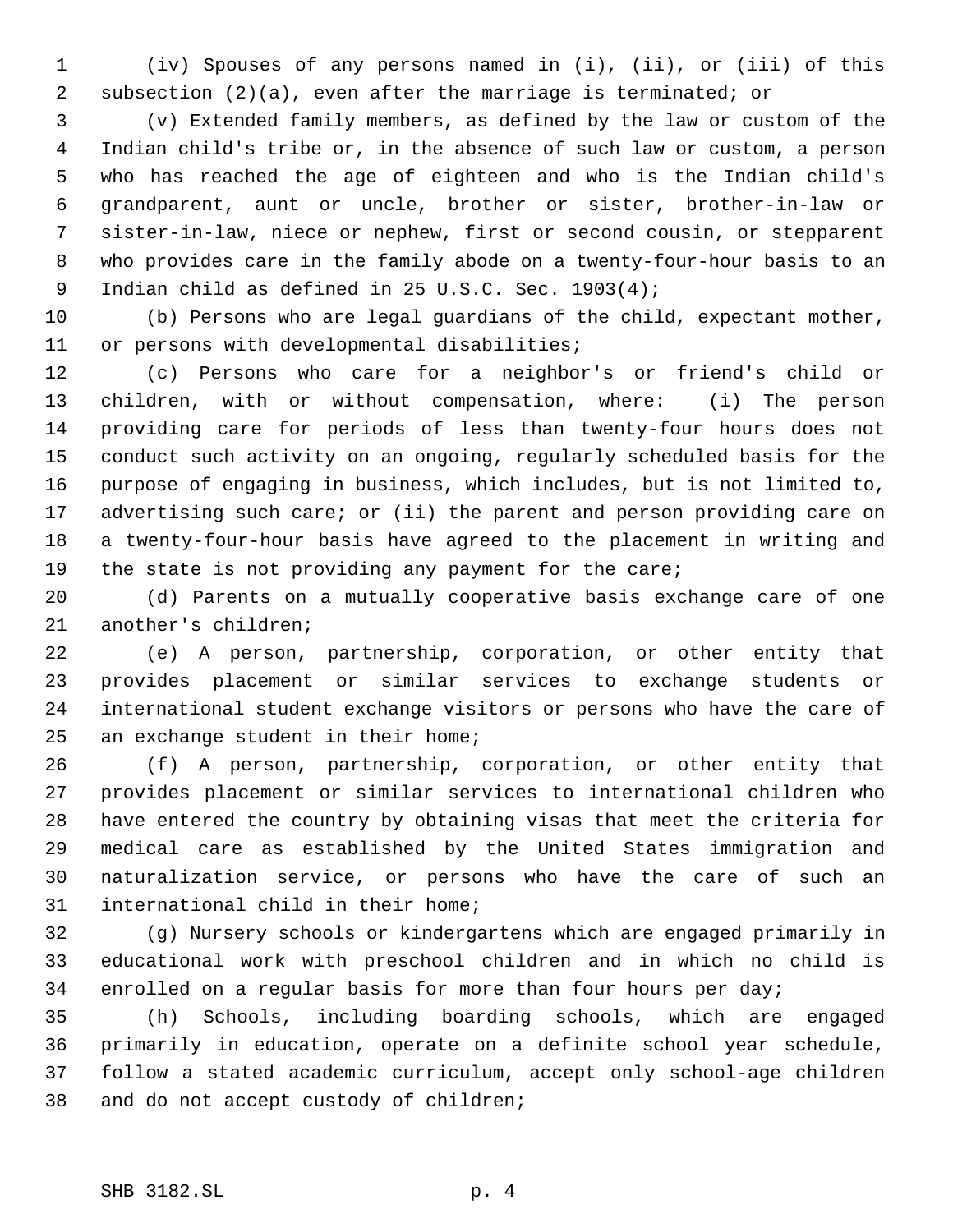(i) Seasonal camps of three months' or less duration engaged primarily in recreational or educational activities;

 (j) Hospitals licensed pursuant to chapter 70.41 RCW when performing functions defined in chapter 70.41 RCW, nursing homes licensed under chapter 18.51 RCW and boarding homes licensed under chapter 18.20 RCW;

(k) Licensed physicians or lawyers;

 (l) Facilities providing care to children for periods of less than twenty-four hours whose parents remain on the premises to participate 10 in activities other than employment;

(m) Facilities approved and certified under chapter 71A.22 RCW;

 (n) Any agency having been in operation in this state ten years prior to June 8, 1967, and not seeking or accepting moneys or assistance from any state or federal agency, and is supported in part by an endowment or trust fund;

 (o) Persons who have a child in their home for purposes of adoption, if the child was placed in such home by a licensed child- placing agency, an authorized public or tribal agency or court or if a replacement report has been filed under chapter 26.33 RCW and the 20 placement has been approved by the court;

 (p) An agency operated by any unit of local, state, or federal 22 government or an agency( $(-$  located within the boundaries of a federally 23 recognized Indian reservation, ) licensed by  $((the)$  an Indian tribe pursuant to RCW 74.15.190;

 (q) A maximum or medium security program for juvenile offenders operated by or under contract with the department;

 (r) An agency located on a federal military reservation, except where the military authorities request that such agency be subject to the licensing requirements of this chapter.

 (3) "Department" means the state department of social and health services.

 (4) "Juvenile" means a person under the age of twenty-one who has been sentenced to a term of confinement under the supervision of the department under RCW 13.40.185.

 (5) "Probationary license" means a license issued as a disciplinary measure to an agency that has previously been issued a full license but is out of compliance with licensing standards.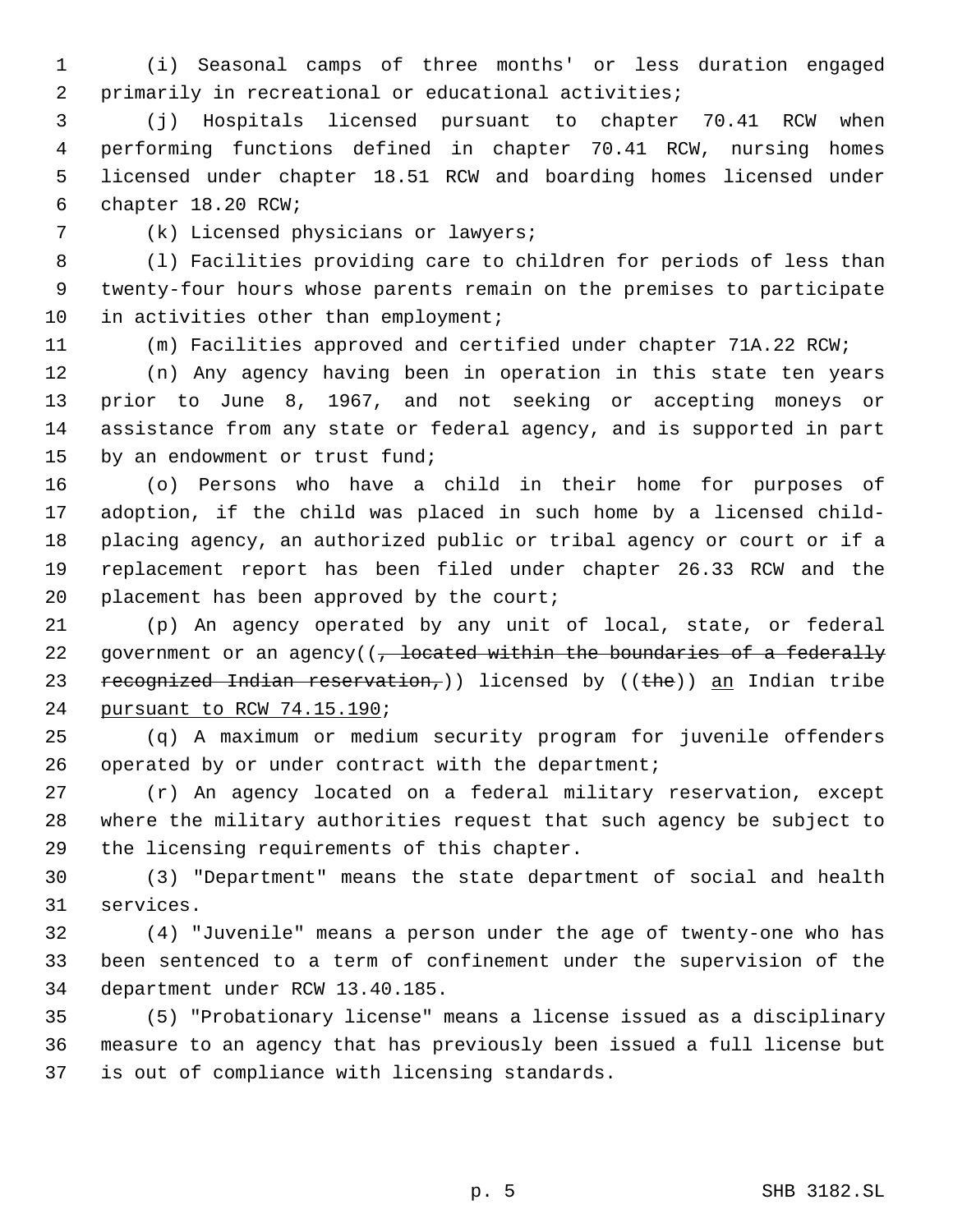(6) "Requirement" means any rule, regulation, or standard of care to be maintained by an agency.

(7) "Secretary" means the secretary of social and health services.

 (8) "Street youth" means a person under the age of eighteen who lives outdoors or in another unsafe location not intended for occupancy by the minor and who is not residing with his or her parent or at his or her legally authorized residence.

 (9) "Transitional living services" means at a minimum, to the extent funds are available, the following:

 (a) Educational services, including basic literacy and computational skills training, either in local alternative or public high schools or in a high school equivalency program that leads to 13 obtaining a high school equivalency degree;

 (b) Assistance and counseling related to obtaining vocational training or higher education, job readiness, job search assistance, and placement programs;

 (c) Counseling and instruction in life skills such as money management, home management, consumer skills, parenting, health care, 19 access to community resources, and transportation and housing options;

(d) Individual and group counseling; and

 (e) Establishing networks with federal agencies and state and local organizations such as the United States department of labor, employment and training administration programs including the job training partnership act which administers private industry councils and the job corps; vocational rehabilitation; and volunteer programs.

 **Sec. 2.** RCW 74.15.190 and 1987 c 170 s 13 are each amended to read as follows:

 (1)(a) The state of Washington recognizes the authority of Indian tribes within the state to license agencies, located within the boundaries of a federally recognized Indian reservation, to receive children for control, care, and maintenance outside their own homes, or to place, receive, arrange the placement of, or assist in the placement of children for foster care or adoption.

 (b) The state of Washington recognizes the ability of the Indian tribes within the state to enter into agreements with the state to license agencies located on or near the federally recognized Indian 37 reservation or, for those federally recognized tribes that do not have